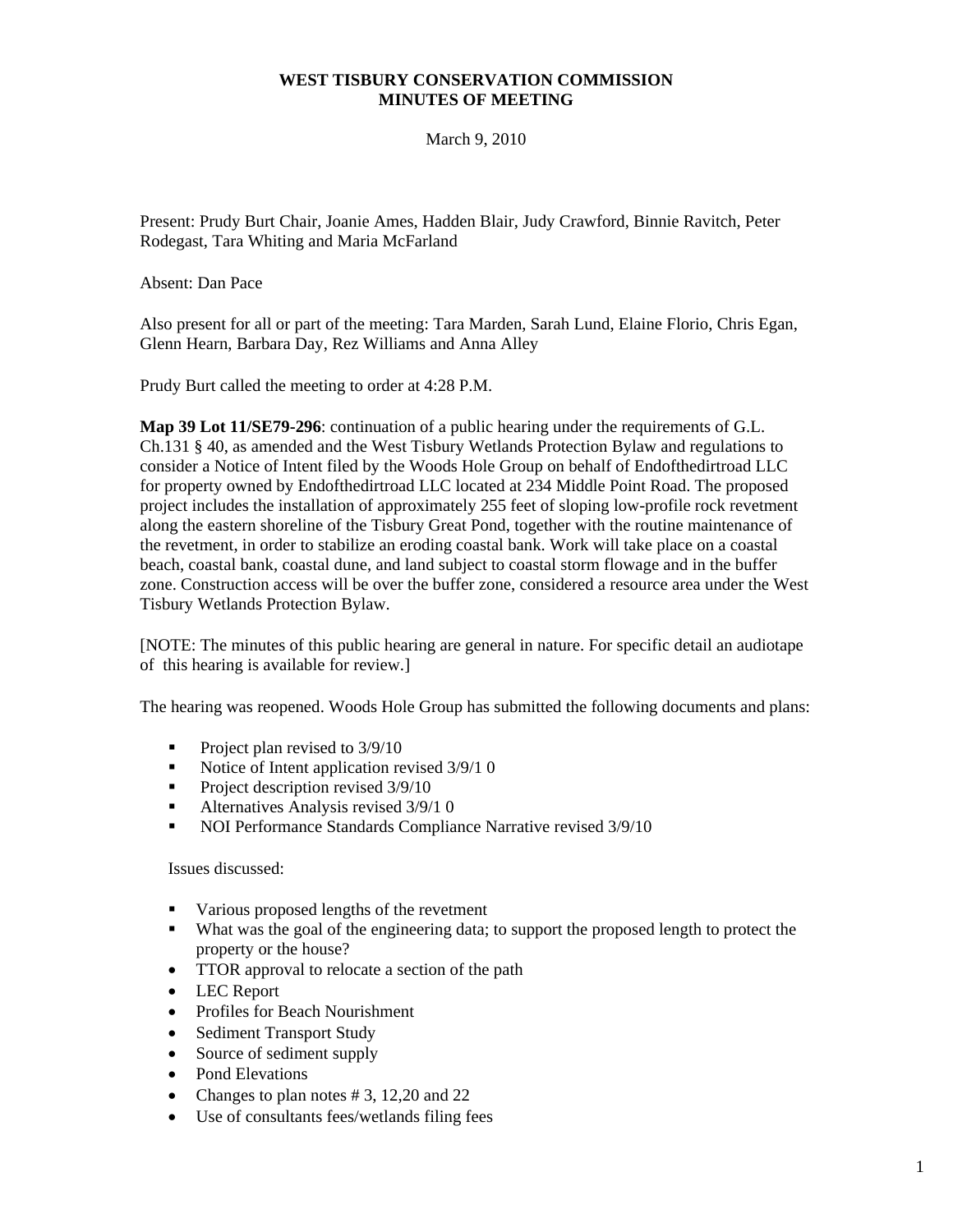The proposal from the February 23<sup>rd</sup> meeting was for 220 feet. The original request was for 255 feet. The plan presented tonight is for a revetment that is 170 feet long.

Tara Marden told the members that the engineering analysis shows that a 255 ft long revetment is needed and that anything short of255 feet is not based on engineering analysis but on coming with something the Commission and the WHG is comfortable with. The Engineers did not rerun all the models to come up with 170 feet. They used wind, profile and grain size data and size of the toe stones to come up with the 255 feet. Anything short of that is based on professional opinion and working on a compromise with the Commission.

Tara Marden stated that shortening the revetment any more (less than 170 feet) would require cutting a whole new path from the house to the stairs in the revetment. As she had proposed backfilling the structure so as not to remove any vegetation on the top of the bank, she did not understand how the Trustees would allow a whole new path to be created. Chris Egan clarified that a whole new path would not be needed; only the last 3 or 4 feet of the path would have to be redirected to meet a new stair system, not an entirely new path. Prudy reminded that the point of the conversation regarding the location of the path was that where the path existed now did not dictate where the end of the revetment had to be.

### Public Comment:

Chris Egan/ TTOR: Concern is about the future of beach nourishment and the cumulative effect of the beach nourishment. Also, that monitoring is only proposed to be done on the Edens property. Tara responded that an escrow account could be set up. 38 cubic yards of sediment would be about \$1,000. Tara Marden replied that there is between 400 and 500 feet from the end of the revetment to the cove. She would not propose monitoring profiles on the other side of the cove.

Sarah Lund: The applicant would be happy to enter into an escrow agreement for future beach nourishment.

Glenn Hearn: Fiber rolls have been used on Nantucket.

Members who are eligible to vote are Judy, Prudy, Joanie and Hadden. Peter, Binnie and Tara will abstain from voting.

Judy moved and Joanie seconded to close the public hearing. All in favor.

A discussion on procedures followed.

Hadden motioned to approve a 170 foot long revetment as shown on the plan with stairs and nourishment program with annual monitoring conditions, for a house 85 to 95 feet from the top of the bank and access over the top of the bank as described in the project narrative. Joanie seconded. The vote on the motion was Hadden - Aye, Joanie, Judy and Prudy - Nay. Peter, Binnie and Tara abstained. The motion failed.

#### Discussion:

Judy: This is more a proposal for a structure to protect a property than it is to protect a house at this time

Prudy agreed and sited Section IX.C.3 of the bylaw regulations regarding no adverse effect. Additionally, no alternatives have been tried in the field per the state regulations 10.33(3) (b).